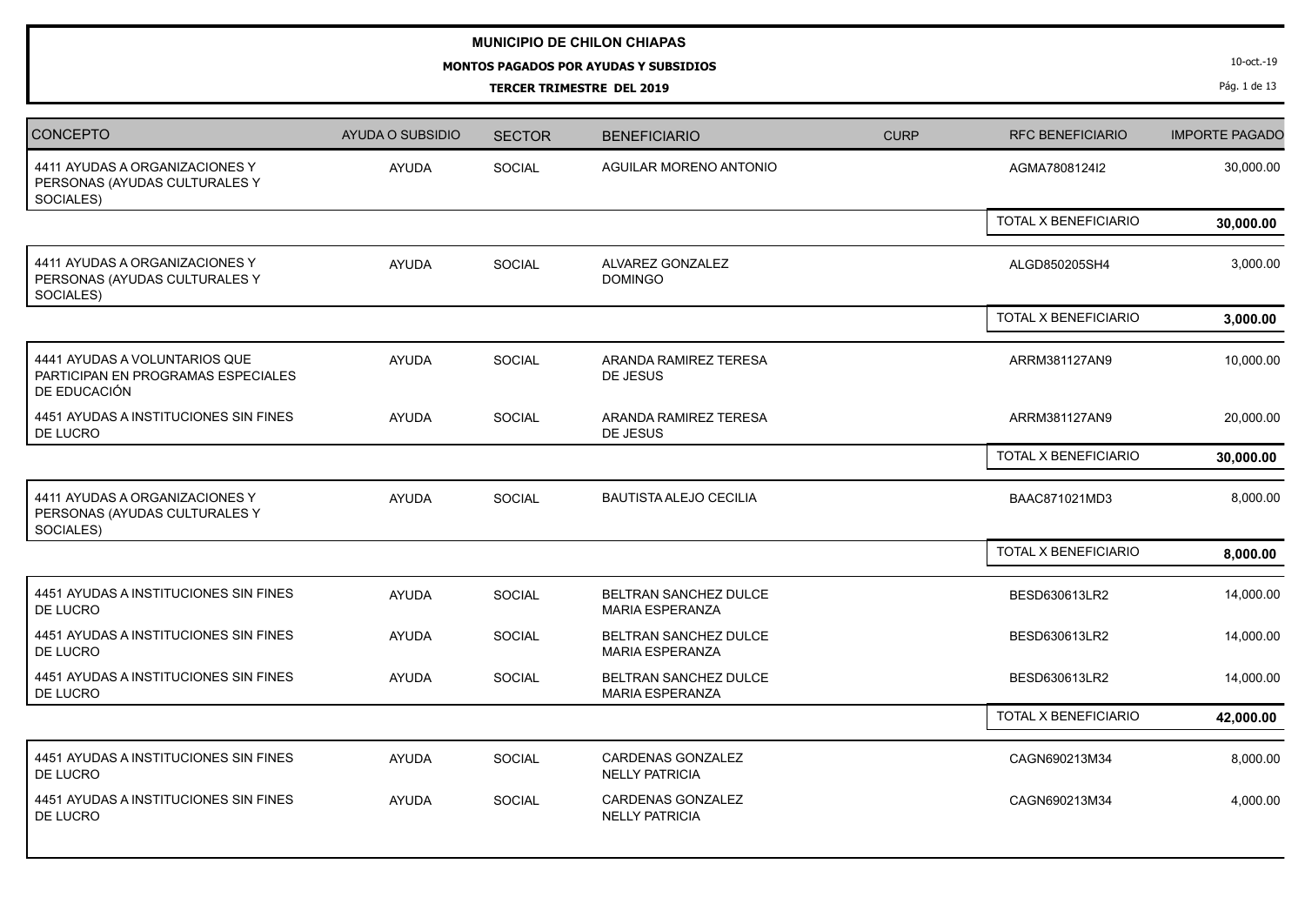| <b>CONCEPTO</b>                                                              | <b>AYUDA O SUBSIDIO</b> | <b>SECTOR</b> | <b>BENEFICIARIO</b>                          | <b>CURP</b> | <b>RFC BENEFICIARIO</b>     | <b>IMPORTE PAGADO</b> |
|------------------------------------------------------------------------------|-------------------------|---------------|----------------------------------------------|-------------|-----------------------------|-----------------------|
| 4451 AYUDAS A INSTITUCIONES SIN FINES<br>DE LUCRO                            | <b>AYUDA</b>            | SOCIAL        | CARDENAS GONZALEZ<br><b>NELLY PATRICIA</b>   |             | CAGN690213M34               | 4,000.00              |
|                                                                              |                         |               |                                              |             | TOTAL X BENEFICIARIO        | 16,000.00             |
| 4411 AYUDAS A ORGANIZACIONES Y<br>PERSONAS (AYUDAS CULTURALES Y<br>SOCIALES) | <b>AYUDA</b>            | SOCIAL        | CONSTANTINO BAUTISTA<br><b>MARIA ADELITA</b> |             | COBA800429510               | 8,000.00              |
|                                                                              |                         |               |                                              |             | TOTAL X BENEFICIARIO        | 8,000.00              |
| 4411 AYUDAS A ORGANIZACIONES Y<br>PERSONAS (AYUDAS CULTURALES Y<br>SOCIALES) | AYUDA                   | SOCIAL        | CONSTANTINO SANCHEZ<br><b>ALFONSO</b>        |             | COSA631112FE4               | 3,000.00              |
|                                                                              |                         |               |                                              |             | <b>TOTAL X BENEFICIARIO</b> | 3,000.00              |
| 4411 AYUDAS A ORGANIZACIONES Y<br>PERSONAS (AYUDAS CULTURALES Y<br>SOCIALES) | <b>AYUDA</b>            | SOCIAL        | <b>CRUZ ENCINO AMILCAR</b>                   |             | CUEA900119DD4               | 3,000.00              |
|                                                                              |                         |               |                                              |             | TOTAL X BENEFICIARIO        | 3,000.00              |
| 4411 AYUDAS A ORGANIZACIONES Y<br>PERSONAS (AYUDAS CULTURALES Y<br>SOCIALES) | <b>AYUDA</b>            | SOCIAL        | CHULIN GOMEZ SEBASTIAN                       |             | CUGS741214GL2               | 4,000.00              |
|                                                                              |                         |               |                                              |             | TOTAL X BENEFICIARIO        | 4,000.00              |
| 4411 AYUDAS A ORGANIZACIONES Y<br>PERSONAS (AYUDAS CULTURALES Y<br>SOCIALES) | <b>AYUDA</b>            | SOCIAL        | <b>DEARA FLORES MIGUEL</b>                   |             | DEFM810408353               | 4,500.00              |
|                                                                              |                         |               |                                              |             | TOTAL X BENEFICIARIO        | 4,500.00              |
| 4411 AYUDAS A ORGANIZACIONES Y<br>PERSONAS (AYUDAS CULTURALES Y<br>SOCIALES) | <b>AYUDA</b>            | SOCIAL        | DEMEZA GUZMAN ARMANDO                        |             | DEGA880709KH3               | 5,000.00              |
|                                                                              |                         |               |                                              |             | TOTAL X BENEFICIARIO        | 5,000.00              |
| 4411 AYUDAS A ORGANIZACIONES Y<br>PERSONAS (AYUDAS CULTURALES Y<br>SOCIALES) | <b>AYUDA</b>            | SOCIAL        | DEMEZA JIMENEZ EFRAIN                        |             | DEJE851217NN3               | 10,000.00             |
|                                                                              |                         |               |                                              |             | TOTAL X BENEFICIARIO        | 10,000.00             |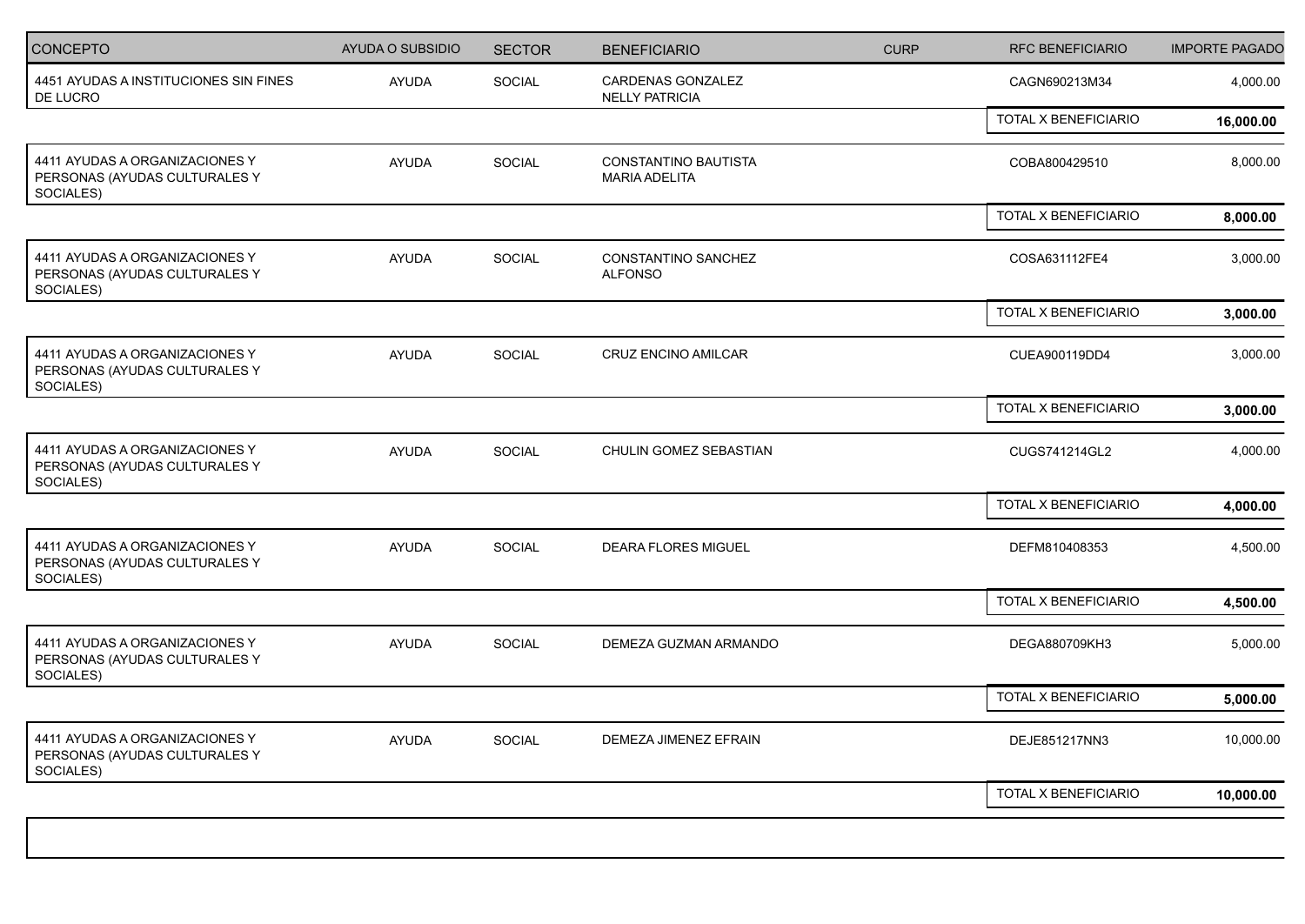| CONCEPTO                                                                     | AYUDA O SUBSIDIO | <b>SECTOR</b> | <b>BENEFICIARIO</b>                         | <b>CURP</b> | <b>RFC BENEFICIARIO</b> | <b>IMPORTE PAGADO</b> |
|------------------------------------------------------------------------------|------------------|---------------|---------------------------------------------|-------------|-------------------------|-----------------------|
| 4411 AYUDAS A ORGANIZACIONES Y<br>PERSONAS (AYUDAS CULTURALES Y<br>SOCIALES) | <b>AYUDA</b>     | SOCIAL        | DEMEZA MENDEZ GERARDO                       |             | DEMG920317L58           | 5,000.00              |
|                                                                              |                  |               |                                             |             | TOTAL X BENEFICIARIO    | 5,000.00              |
| 4411 AYUDAS A ORGANIZACIONES Y<br>PERSONAS (AYUDAS CULTURALES Y<br>SOCIALES) | <b>AYUDA</b>     | SOCIAL        | DEMEZA PEREZ SEBASTIAN                      |             | DEPS740527F60           | 4,000.00              |
|                                                                              |                  |               |                                             |             | TOTAL X BENEFICIARIO    | 4,000.00              |
| 4451 AYUDAS A INSTITUCIONES SIN FINES<br>DE LUCRO                            | <b>AYUDA</b>     | SOCIAL        | DIAZ GALLEGOS JOEL IVAN                     |             | DIGJ820510BV8           | 15,000.00             |
| 4451 AYUDAS A INSTITUCIONES SIN FINES<br>DE LUCRO                            | AYUDA            | <b>SOCIAL</b> | DIAZ GALLEGOS JOEL IVAN                     |             | DIGJ820510BV8           | 30,000.00             |
|                                                                              |                  |               |                                             |             | TOTAL X BENEFICIARIO    | 45,000.00             |
| 4411 AYUDAS A ORGANIZACIONES Y<br>PERSONAS (AYUDAS CULTURALES Y<br>SOCIALES) | AYUDA            | <b>SOCIAL</b> | DIAZ MONTERROSA VICTOR<br><b>HUGO</b>       |             | DIMV930119F35           | 8,000.00              |
|                                                                              |                  |               |                                             |             | TOTAL X BENEFICIARIO    | 8,000.00              |
| 4411 AYUDAS A ORGANIZACIONES Y<br>PERSONAS (AYUDAS CULTURALES Y<br>SOCIALES) | AYUDA            | SOCIAL        | <b>ESTRADA VILCHIS</b><br>CONSUELO ADRIANA  |             | EAVC800429C99           | 5,000.00              |
|                                                                              |                  |               |                                             |             | TOTAL X BENEFICIARIO    | 5,000.00              |
| 4411 AYUDAS A ORGANIZACIONES Y<br>PERSONAS (AYUDAS CULTURALES Y<br>SOCIALES) | AYUDA            | <b>SOCIAL</b> | <b>ENCINO CRUZ CARLOS</b>                   |             | EICC671102GA9           | 4,000.00              |
|                                                                              |                  |               |                                             |             | TOTAL X BENEFICIARIO    | 4,000.00              |
| 4411 AYUDAS A ORGANIZACIONES Y<br>PERSONAS (AYUDAS CULTURALES Y<br>SOCIALES) | <b>AYUDA</b>     | SOCIAL        | <b>ESPINOSA GUTIERREZ</b><br><b>FROYLAN</b> |             | EIGF990211T70           | 5,000.00              |
|                                                                              |                  |               |                                             |             | TOTAL X BENEFICIARIO    | 5,000.00              |
| 4411 AYUDAS A ORGANIZACIONES Y<br>PERSONAS (AYUDAS CULTURALES Y<br>SOCIALES) | <b>AYUDA</b>     | SOCIAL        | ESPINOZA GUZMAN MIGUEL                      |             | EIGM610705IA9           | 4,000.00              |
|                                                                              |                  |               |                                             |             | TOTAL X BENEFICIARIO    | 4,000.00              |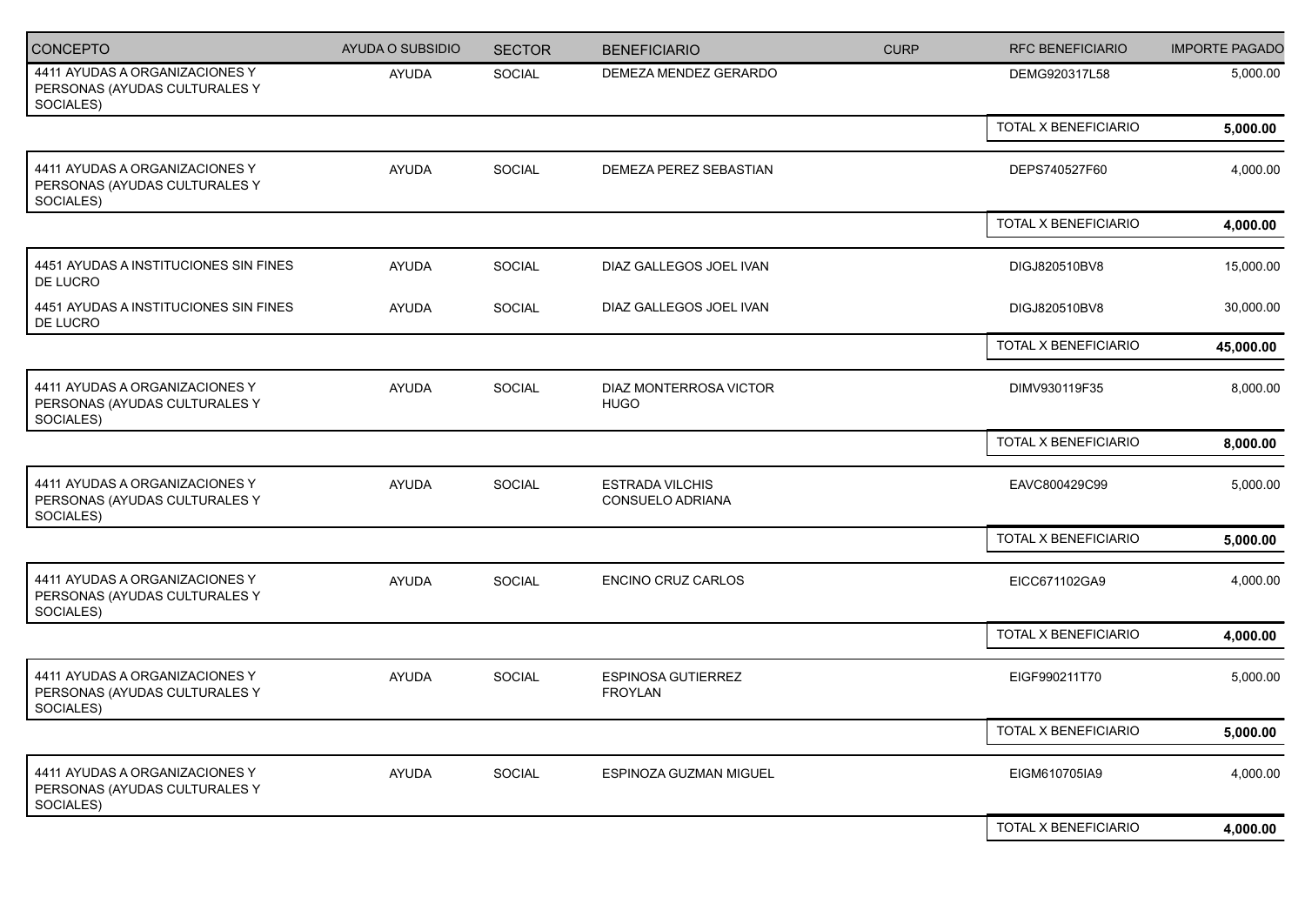| <b>CONCEPTO</b>                                                              | <b>AYUDA O SUBSIDIO</b> | <b>SECTOR</b> | <b>BENEFICIARIO</b>                                 | <b>CURP</b>               | <b>RFC BENEFICIARIO</b> | <b>IMPORTE PAGADO</b> |
|------------------------------------------------------------------------------|-------------------------|---------------|-----------------------------------------------------|---------------------------|-------------------------|-----------------------|
| 4411 AYUDAS A ORGANIZACIONES Y<br>PERSONAS (AYUDAS CULTURALES Y<br>SOCIALES) | <b>AYUDA</b>            | SOCIAL        | <b>ENCINO GUTIERREZ</b><br>SEBASTIAN                |                           | EIGS631227MA4           | 3,000.00              |
|                                                                              |                         |               |                                                     |                           | TOTAL X BENEFICIARIO    | 3,000.00              |
| 4411 AYUDAS A ORGANIZACIONES Y<br>PERSONAS (AYUDAS CULTURALES Y<br>SOCIALES) | <b>AYUDA</b>            | SOCIAL        | <b>ESTRADA SARAGOS</b><br><b>BARTOLO</b>            |                           | ESSR590512GX3           | 4,000.00              |
|                                                                              |                         |               |                                                     |                           | TOTAL X BENEFICIARIO    | 4,000.00              |
| 4411 AYUDAS A ORGANIZACIONES Y<br>PERSONAS (AYUDAS CULTURALES Y<br>SOCIALES) | <b>AYUDA</b>            | SOCIAL        | <b>GONZALEZ CRUZ MAURILIO</b><br><b>CRESENCIANO</b> |                           | GOCM650218QE0           | 10,000.00             |
|                                                                              |                         |               |                                                     |                           | TOTAL X BENEFICIARIO    | 10,000.00             |
| 4411 AYUDAS A ORGANIZACIONES Y<br>PERSONAS (AYUDAS CULTURALES Y<br>SOCIALES) | <b>AYUDA</b>            | SOCIAL        | GOMEZ DEARA DOMINGO                                 |                           | GODD310918CN1           | 3,000.00              |
|                                                                              |                         |               |                                                     |                           | TOTAL X BENEFICIARIO    | 3,000.00              |
| 4451 AYUDAS A INSTITUCIONES SIN FINES<br>DE LUCRO                            | <b>AYUDA</b>            | SOCIAL        | GONZALEZ ESTRADA HUGO<br><b>ALBERTO</b>             | $\mathsf{X}$              | GOEH800722799           | 7,957.99              |
| 4431 AYUDAS A LA EDUCACIÓN                                                   | <b>AYUDA</b>            | SOCIAL        | GONZALEZ ESTRADA HUGO<br><b>ALBERTO</b>             | $\boldsymbol{\mathsf{X}}$ | GOEH800722799           | 7,957.98              |
| 4451 AYUDAS A INSTITUCIONES SIN FINES<br>DE LUCRO                            | AYUDA                   | SOCIAL        | GONZALEZ ESTRADA HUGO<br><b>ALBERTO</b>             | $\boldsymbol{\mathsf{X}}$ | GOEH800722799           | 16,634.70             |
|                                                                              |                         |               |                                                     |                           | TOTAL X BENEFICIARIO    | 32,550.67             |
| 4411 AYUDAS A ORGANIZACIONES Y<br>PERSONAS (AYUDAS CULTURALES Y<br>SOCIALES) | <b>AYUDA</b>            | SOCIAL        | <b>GOMEZ GUZMAN MANUEL</b>                          |                           | GOGM880728IA1           | 5,000.00              |
|                                                                              |                         |               |                                                     |                           | TOTAL X BENEFICIARIO    | 5,000.00              |
| 4411 AYUDAS A ORGANIZACIONES Y<br>PERSONAS (AYUDAS CULTURALES Y<br>SOCIALES) | <b>AYUDA</b>            | SOCIAL        | <b>GOMEZ JIMENEZ MIGUEL</b><br><b>ANGEL</b>         |                           | GOJM750710H73           | 3,000.00              |
|                                                                              |                         |               |                                                     |                           | TOTAL X BENEFICIARIO    | 3,000.00              |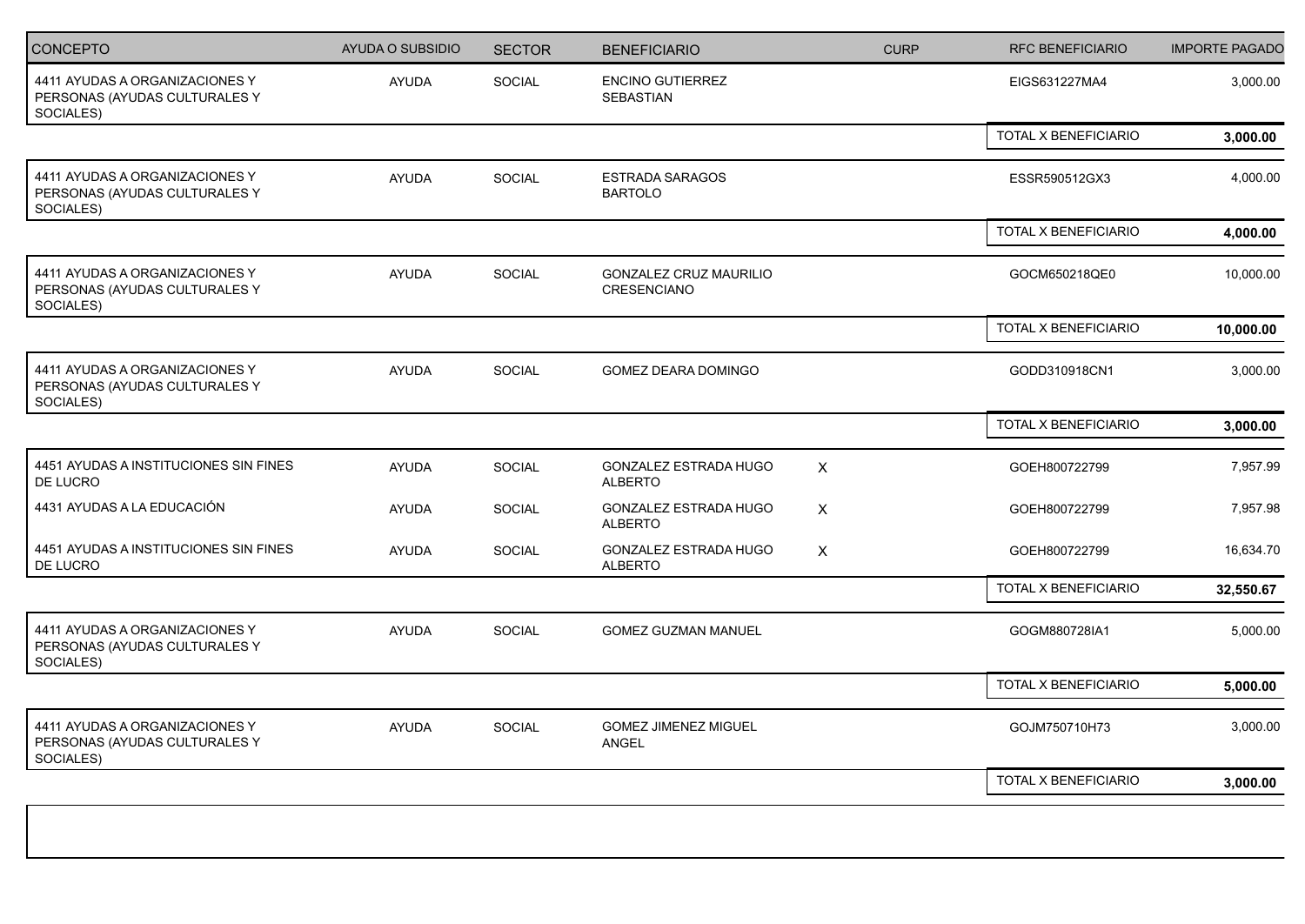| <b>CONCEPTO</b>                                                              | <b>AYUDA O SUBSIDIO</b> | <b>SECTOR</b> | <b>BENEFICIARIO</b>                    | <b>CURP</b> | <b>RFC BENEFICIARIO</b> | <b>IMPORTE PAGADO</b> |
|------------------------------------------------------------------------------|-------------------------|---------------|----------------------------------------|-------------|-------------------------|-----------------------|
| 4411 AYUDAS A ORGANIZACIONES Y<br>PERSONAS (AYUDAS CULTURALES Y<br>SOCIALES) | <b>AYUDA</b>            | SOCIAL        | <b>GOMEZ LOPEZ APOLINARIO</b>          |             | GOLA761215430           | 4,000.00              |
|                                                                              |                         |               |                                        |             | TOTAL X BENEFICIARIO    | 4,000.00              |
| 4411 AYUDAS A ORGANIZACIONES Y<br>PERSONAS (AYUDAS CULTURALES Y<br>SOCIALES) | AYUDA                   | SOCIAL        | GOMEZ LOPEZ JUAN                       |             | GOLI770427TC7           | 3,000.00              |
|                                                                              |                         |               |                                        |             | TOTAL X BENEFICIARIO    | 3,000.00              |
| 4411 AYUDAS A ORGANIZACIONES Y<br>PERSONAS (AYUDAS CULTURALES Y<br>SOCIALES) | <b>AYUDA</b>            | SOCIAL        | GOMEZ LOPEZ TOMAS                      |             | GOLT7005207T9           | 3,000.00              |
|                                                                              |                         |               |                                        |             | TOTAL X BENEFICIARIO    | 3,000.00              |
| 4411 AYUDAS A ORGANIZACIONES Y<br>PERSONAS (AYUDAS CULTURALES Y<br>SOCIALES) | AYUDA                   | SOCIAL        | GOMEZ MENDEZ JACINTO                   |             | GOMJ761214GL7           | 3,000.00              |
|                                                                              |                         |               |                                        |             | TOTAL X BENEFICIARIO    | 3,000.00              |
| 4411 AYUDAS A ORGANIZACIONES Y<br>PERSONAS (AYUDAS CULTURALES Y<br>SOCIALES) | <b>AYUDA</b>            | SOCIAL        | <b>GOMEZ PEREZ SEBASTIAN</b>           |             | GOPS950720K11           | 5,000.00              |
|                                                                              |                         |               |                                        |             | TOTAL X BENEFICIARIO    | 5,000.00              |
| 4411 AYUDAS A ORGANIZACIONES Y<br>PERSONAS (AYUDAS CULTURALES Y<br>SOCIALES) | <b>AYUDA</b>            | SOCIAL        | GUZMAN ALVARO ALFREDO<br><b>URBANO</b> |             | GUAA700128KY3           | 150,000.00            |
|                                                                              |                         |               |                                        |             | TOTAL X BENEFICIARIO    | 150,000.00            |
| 4411 AYUDAS A ORGANIZACIONES Y<br>PERSONAS (AYUDAS CULTURALES Y<br>SOCIALES) | <b>AYUDA</b>            | SOCIAL        | GUILLEN CRUZ DIONICIO                  |             | GUCD760711DD9           | 3,000.00              |
|                                                                              |                         |               |                                        |             | TOTAL X BENEFICIARIO    | 3,000.00              |
| 4411 AYUDAS A ORGANIZACIONES Y<br>PERSONAS (AYUDAS CULTURALES Y<br>SOCIALES) | <b>AYUDA</b>            | SOCIAL        | <b>GUTIERREZ DIAZ GERARDO</b>          |             | GUDG890813MA0           | 4,000.00              |
|                                                                              |                         |               |                                        |             | TOTAL X BENEFICIARIO    | 4,000.00              |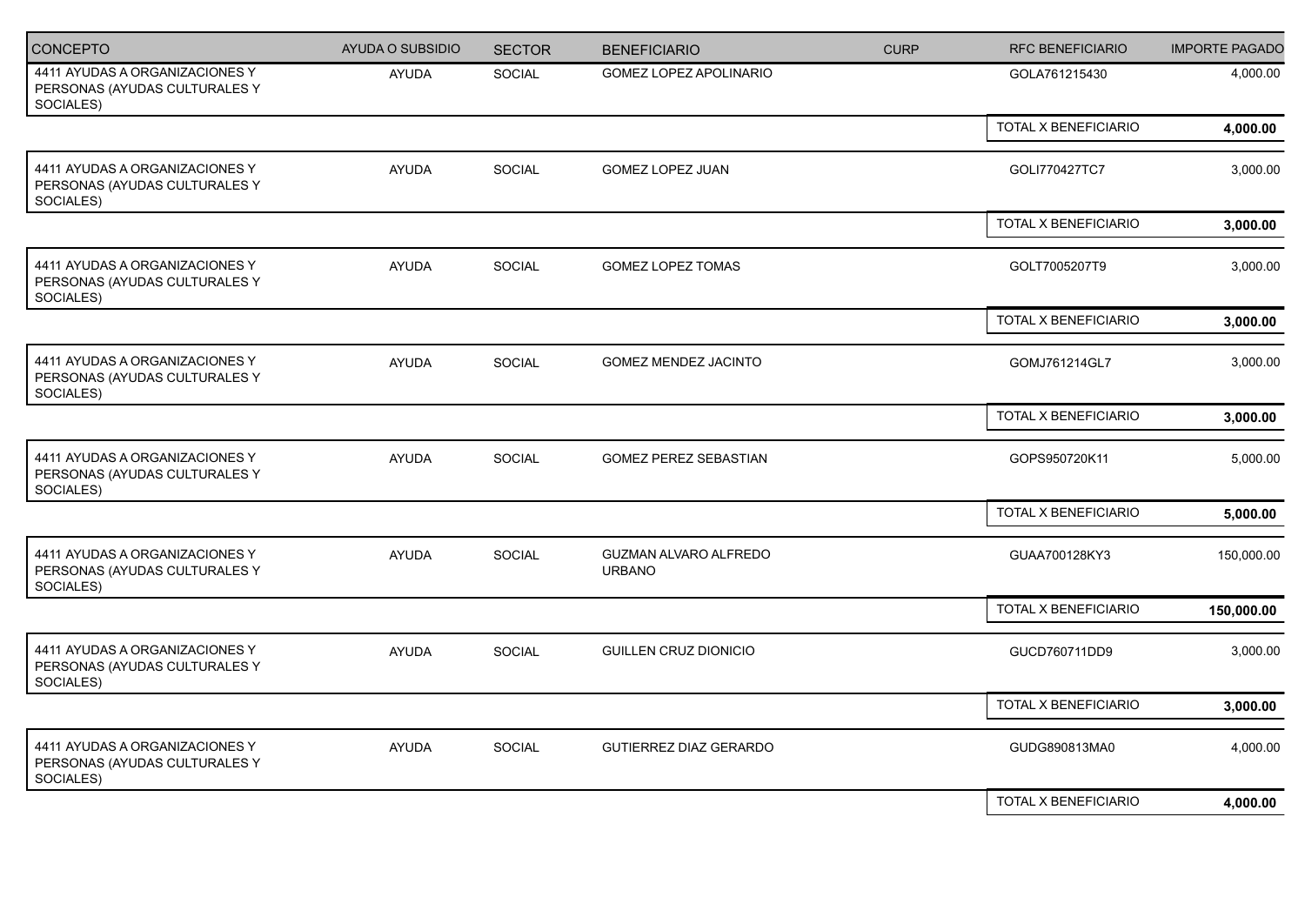| CONCEPTO                                                                     | AYUDA O SUBSIDIO | <b>SECTOR</b> | <b>BENEFICIARIO</b>                          | <b>CURP</b> | <b>RFC BENEFICIARIO</b> | <b>IMPORTE PAGADO</b> |
|------------------------------------------------------------------------------|------------------|---------------|----------------------------------------------|-------------|-------------------------|-----------------------|
| 4411 AYUDAS A ORGANIZACIONES Y<br>PERSONAS (AYUDAS CULTURALES Y<br>SOCIALES) | <b>AYUDA</b>     | SOCIAL        | <b>GUILLEN DEARA PABLO</b>                   |             | GUDP660126KT9           | 5,000.00              |
|                                                                              |                  |               |                                              |             | TOTAL X BENEFICIARIO    | 5,000.00              |
| 4411 AYUDAS A ORGANIZACIONES Y<br>PERSONAS (AYUDAS CULTURALES Y<br>SOCIALES) | AYUDA            | SOCIAL        | <b>GUSMAN GOMEZ MANUEL</b>                   |             | GUGM7105165Q2           | 3,000.00              |
|                                                                              |                  |               |                                              |             | TOTAL X BENEFICIARIO    | 3,000.00              |
| 4411 AYUDAS A ORGANIZACIONES Y<br>PERSONAS (AYUDAS CULTURALES Y<br>SOCIALES) | <b>AYUDA</b>     | SOCIAL        | <b>GUTIERREZ GONZALEZ</b><br>OSCAR CELERINO  |             | GUGO680203KL4           | 3,000.00              |
|                                                                              |                  |               |                                              |             | TOTAL X BENEFICIARIO    | 3,000.00              |
| 4411 AYUDAS A ORGANIZACIONES Y<br>PERSONAS (AYUDAS CULTURALES Y<br>SOCIALES) | <b>AYUDA</b>     | SOCIAL        | <b>GUILLEN HERNANDEZ</b><br><b>HERMILO</b>   |             | GUHH780423U74           | 3,000.00              |
|                                                                              |                  |               |                                              |             | TOTAL X BENEFICIARIO    | 3,000.00              |
| 4411 AYUDAS A ORGANIZACIONES Y<br>PERSONAS (AYUDAS CULTURALES Y<br>SOCIALES) | <b>AYUDA</b>     | SOCIAL        | <b>GUZMAN MIRANDA</b><br><b>JERONIMO</b>     |             | GUMJ710216D38           | 2,500.00              |
|                                                                              |                  |               |                                              |             | TOTAL X BENEFICIARIO    | 2,500.00              |
| 4411 AYUDAS A ORGANIZACIONES Y<br>PERSONAS (AYUDAS CULTURALES Y<br>SOCIALES) | <b>AYUDA</b>     | SOCIAL        | <b>GUTIERREZ PINTO JULIO</b><br><b>CESAR</b> |             | GUPJ810428BL0           | 3,000.00              |
|                                                                              |                  |               |                                              |             | TOTAL X BENEFICIARIO    | 3,000.00              |
| 4411 AYUDAS A ORGANIZACIONES Y<br>PERSONAS (AYUDAS CULTURALES Y<br>SOCIALES) | <b>AYUDA</b>     | SOCIAL        | <b>GUTIERREZ PINTO MANUEL</b>                |             | GUPM720604KJ5           | 3,000.00              |
| 4411 AYUDAS A ORGANIZACIONES Y<br>PERSONAS (AYUDAS CULTURALES Y<br>SOCIALES) | <b>AYUDA</b>     | <b>SOCIAL</b> | <b>GUTIERREZ PINTO MANUEL</b>                |             | GUPM720604KJ5           | 3,000.00              |
|                                                                              |                  |               |                                              |             | TOTAL X BENEFICIARIO    | 6,000.00              |
| 4411 AYUDAS A ORGANIZACIONES Y<br>PERSONAS (AYUDAS CULTURALES Y<br>SOCIALES) | AYUDA            | SOCIAL        | HERNANDEZ ALONSO<br>ARACELY                  |             | HEAA7405252E4           | 10,000.00             |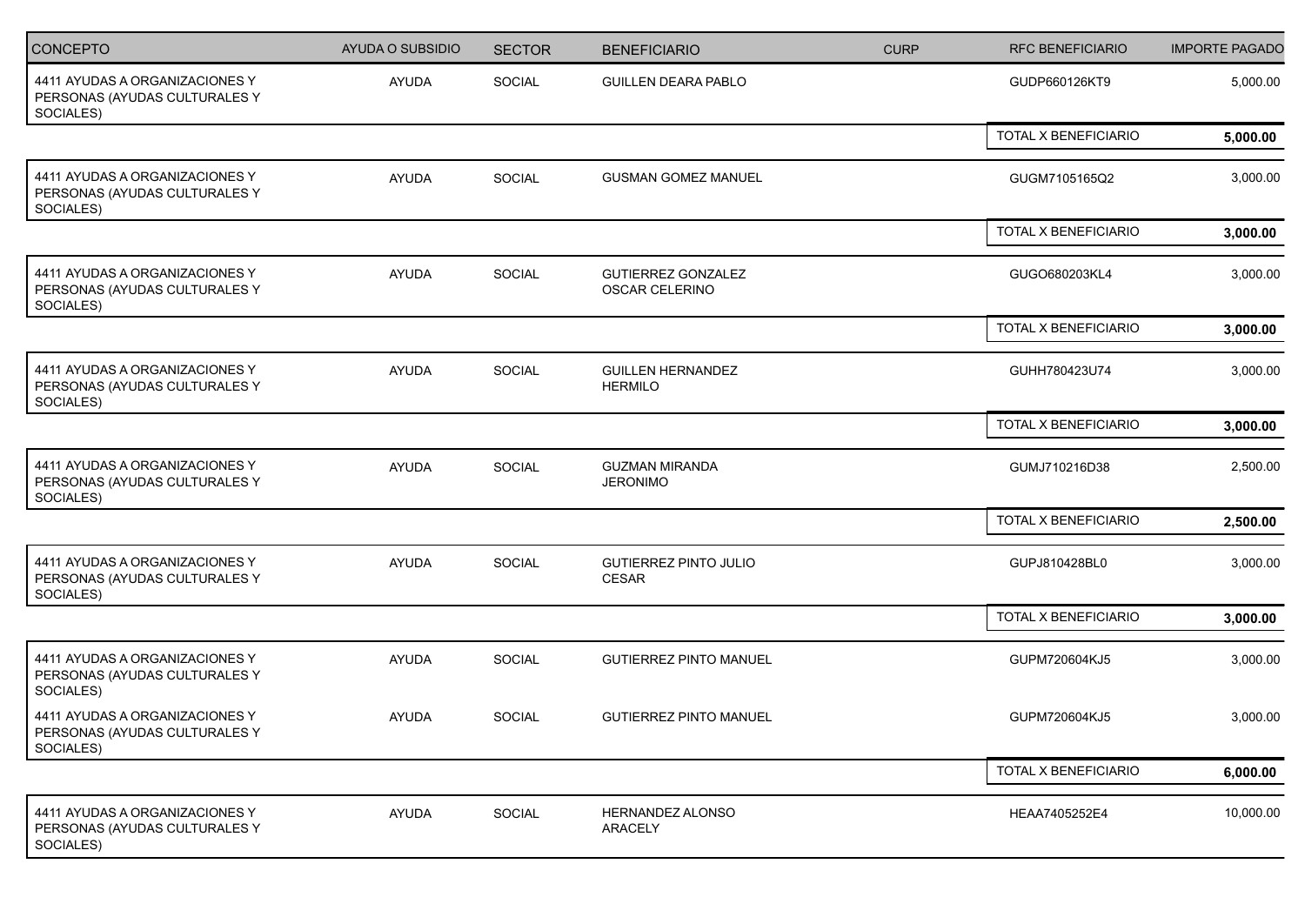| <b>CONCEPTO</b>                                                              | <b>AYUDA O SUBSIDIO</b> | <b>SECTOR</b> | <b>BENEFICIARIO</b>                         | <b>CURP</b> | <b>RFC BENEFICIARIO</b> | <b>IMPORTE PAGADO</b> |
|------------------------------------------------------------------------------|-------------------------|---------------|---------------------------------------------|-------------|-------------------------|-----------------------|
|                                                                              |                         |               |                                             |             | TOTAL X BENEFICIARIO    | 10,000.00             |
| 4411 AYUDAS A ORGANIZACIONES Y<br>PERSONAS (AYUDAS CULTURALES Y<br>SOCIALES) | <b>AYUDA</b>            | SOCIAL        | HERNANDEZ FELICIANO<br><b>MIGUEL</b>        |             | HEFM841125GS7           | 30,000.00             |
|                                                                              |                         |               |                                             |             | TOTAL X BENEFICIARIO    | 30,000.00             |
| 4411 AYUDAS A ORGANIZACIONES Y<br>PERSONAS (AYUDAS CULTURALES Y<br>SOCIALES) | <b>AYUDA</b>            | SOCIAL        | <b>HERNANDEZ PEREZ</b><br><b>JEREMIAS</b>   |             | HEPJ001211HF5           | 10,000.00             |
|                                                                              |                         |               |                                             |             | TOTAL X BENEFICIARIO    | 10,000.00             |
| 4411 AYUDAS A ORGANIZACIONES Y<br>PERSONAS (AYUDAS CULTURALES Y<br>SOCIALES) | <b>AYUDA</b>            | <b>SOCIAL</b> | JIMENEZ GOMEZ GERMAN                        |             | JIGG840929QW5           | 80,000.00             |
|                                                                              |                         |               |                                             |             | TOTAL X BENEFICIARIO    | 80,000.00             |
| 4411 AYUDAS A ORGANIZACIONES Y<br>PERSONAS (AYUDAS CULTURALES Y<br>SOCIALES) | <b>AYUDA</b>            | SOCIAL        | <b>JIMENEZ GUTIERREZ</b><br><b>REYNALDO</b> |             | JIGR780401LB7           | 10,000.00             |
|                                                                              |                         |               |                                             |             | TOTAL X BENEFICIARIO    | 10,000.00             |
| 4411 AYUDAS A ORGANIZACIONES Y<br>PERSONAS (AYUDAS CULTURALES Y<br>SOCIALES) | <b>AYUDA</b>            | SOCIAL        | JIMENEZ HERNANDEZ OMAR<br><b>RENE</b>       |             | JIHO730221S78           | 4,000.00              |
| 4411 AYUDAS A ORGANIZACIONES Y<br>PERSONAS (AYUDAS CULTURALES Y<br>SOCIALES) | <b>AYUDA</b>            | <b>SOCIAL</b> | JIMENEZ HERNANDEZ OMAR<br><b>RENE</b>       |             | JIHO730221S78           | 9,000.00              |
|                                                                              |                         |               |                                             |             | TOTAL X BENEFICIARIO    | 13,000.00             |
| 4411 AYUDAS A ORGANIZACIONES Y<br>PERSONAS (AYUDAS CULTURALES Y<br>SOCIALES) | <b>AYUDA</b>            | SOCIAL        | JIMENEZ HERNANDEZ<br><b>PEDRO</b>           |             | JIHP710505G93           | 70,000.00             |
|                                                                              |                         |               |                                             |             | TOTAL X BENEFICIARIO    | 70,000.00             |
| 4411 AYUDAS A ORGANIZACIONES Y<br>PERSONAS (AYUDAS CULTURALES Y<br>SOCIALES) | <b>AYUDA</b>            | SOCIAL        | JIMENEZ MORENO<br><b>JERONIMO</b>           |             | JIMJ740302KA4           | 5,000.00              |
|                                                                              |                         |               |                                             |             | TOTAL X BENEFICIARIO    | 5,000.00              |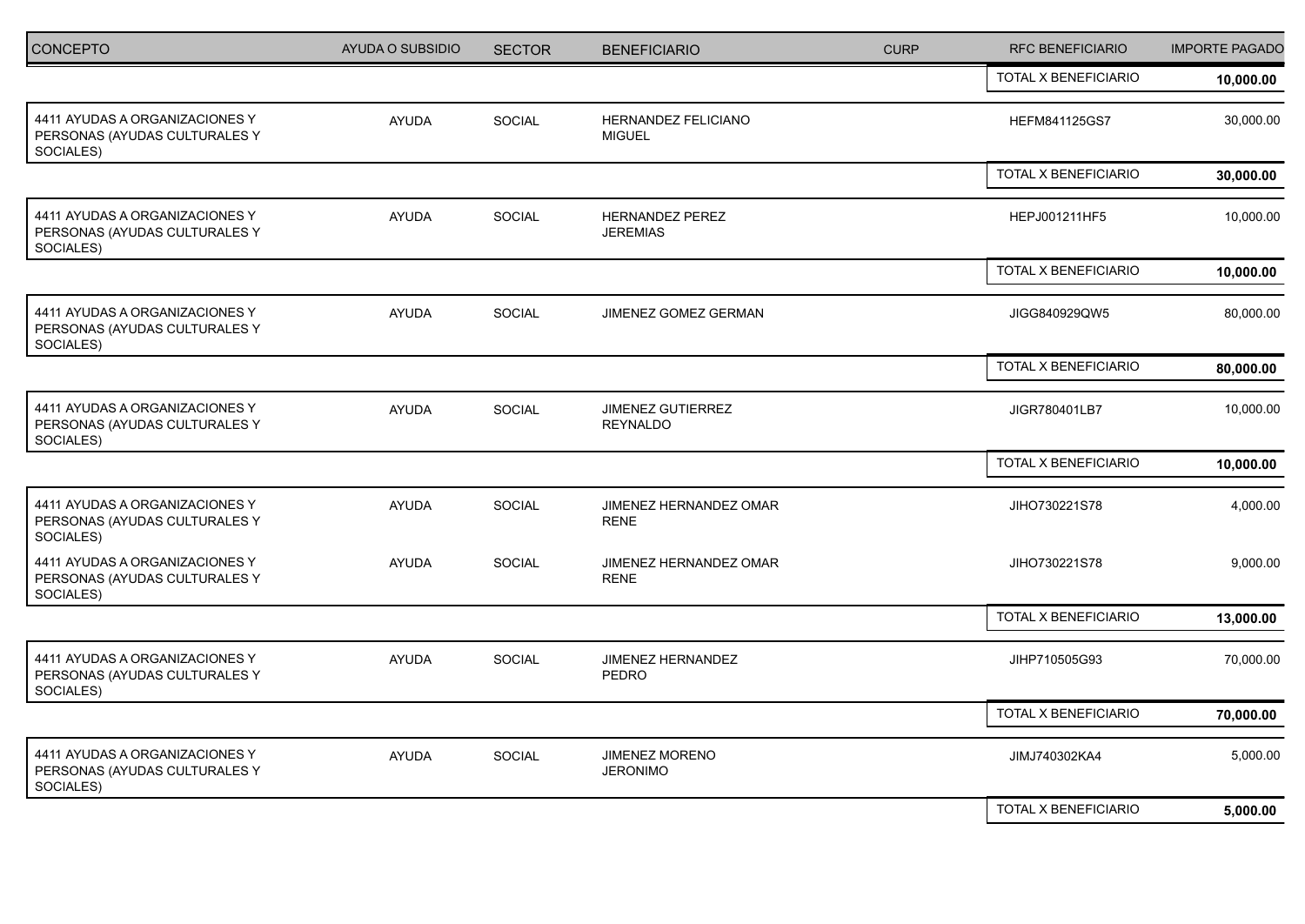| CONCEPTO                                                                     | AYUDA O SUBSIDIO | <b>SECTOR</b> | <b>BENEFICIARIO</b>                       | <b>CURP</b> | <b>RFC BENEFICIARIO</b> | <b>IMPORTE PAGADO</b> |
|------------------------------------------------------------------------------|------------------|---------------|-------------------------------------------|-------------|-------------------------|-----------------------|
| 4411 AYUDAS A ORGANIZACIONES Y<br>PERSONAS (AYUDAS CULTURALES Y<br>SOCIALES) | <b>AYUDA</b>     | SOCIAL        | JIMENEZ SARAGOS MARIBEL                   |             | JISM860731MD1           | 15,000.00             |
|                                                                              |                  |               |                                           |             | TOTAL X BENEFICIARIO    | 15,000.00             |
| 4411 AYUDAS A ORGANIZACIONES Y<br>PERSONAS (AYUDAS CULTURALES Y<br>SOCIALES) | <b>AYUDA</b>     | SOCIAL        | <b>JIMENEZ VERA JOSE</b>                  |             | JIVJ730320PI9           | 10,000.00             |
|                                                                              |                  |               |                                           |             | TOTAL X BENEFICIARIO    | 10,000.00             |
| 4411 AYUDAS A ORGANIZACIONES Y<br>PERSONAS (AYUDAS CULTURALES Y<br>SOCIALES) | <b>AYUDA</b>     | SOCIAL        | LARA ALFONSO JOSELITO                     |             | LAAJ7405177A0           | 4,500.00              |
|                                                                              |                  |               |                                           |             | TOTAL X BENEFICIARIO    | 4,500.00              |
| 4411 AYUDAS A ORGANIZACIONES Y<br>PERSONAS (AYUDAS CULTURALES Y<br>SOCIALES) | <b>AYUDA</b>     | <b>SOCIAL</b> | LOPEZ CHULIN EDUARDO                      |             | LOCE720504LJ7           | 3,000.00              |
|                                                                              |                  |               |                                           |             | TOTAL X BENEFICIARIO    | 3,000.00              |
| 4411 AYUDAS A ORGANIZACIONES Y<br>PERSONAS (AYUDAS CULTURALES Y<br>SOCIALES) | <b>AYUDA</b>     | <b>SOCIAL</b> | LOPEZ CRUZ LENIN                          |             | LOCL791120EK0           | 5,000.00              |
|                                                                              |                  |               |                                           |             | TOTAL X BENEFICIARIO    | 5,000.00              |
| 4411 AYUDAS A ORGANIZACIONES Y<br>PERSONAS (AYUDAS CULTURALES Y<br>SOCIALES) | AYUDA            | SOCIAL        | LOPEZ ESPINOZA PEDRO                      |             | LOEP760506C51           | 4,000.00              |
|                                                                              |                  |               |                                           |             | TOTAL X BENEFICIARIO    | 4,000.00              |
| 4431 AYUDAS A LA EDUCACIÓN                                                   | AYUDA            | SOCIAL        | LOPEZ GOMEZ FRANCISCO<br><b>JAVIER</b>    |             | LOGF6801116L8           | 3,000.00              |
|                                                                              |                  |               |                                           |             | TOTAL X BENEFICIARIO    | 3,000.00              |
| 4411 AYUDAS A ORGANIZACIONES Y<br>PERSONAS (AYUDAS CULTURALES Y<br>SOCIALES) | <b>AYUDA</b>     | SOCIAL        | LOPEZ GOMEZ GIOVANI<br><b>ARISTOTELES</b> |             | LOGG830801JUT           | 36,000.00             |
|                                                                              |                  |               |                                           |             | TOTAL X BENEFICIARIO    | 36,000.00             |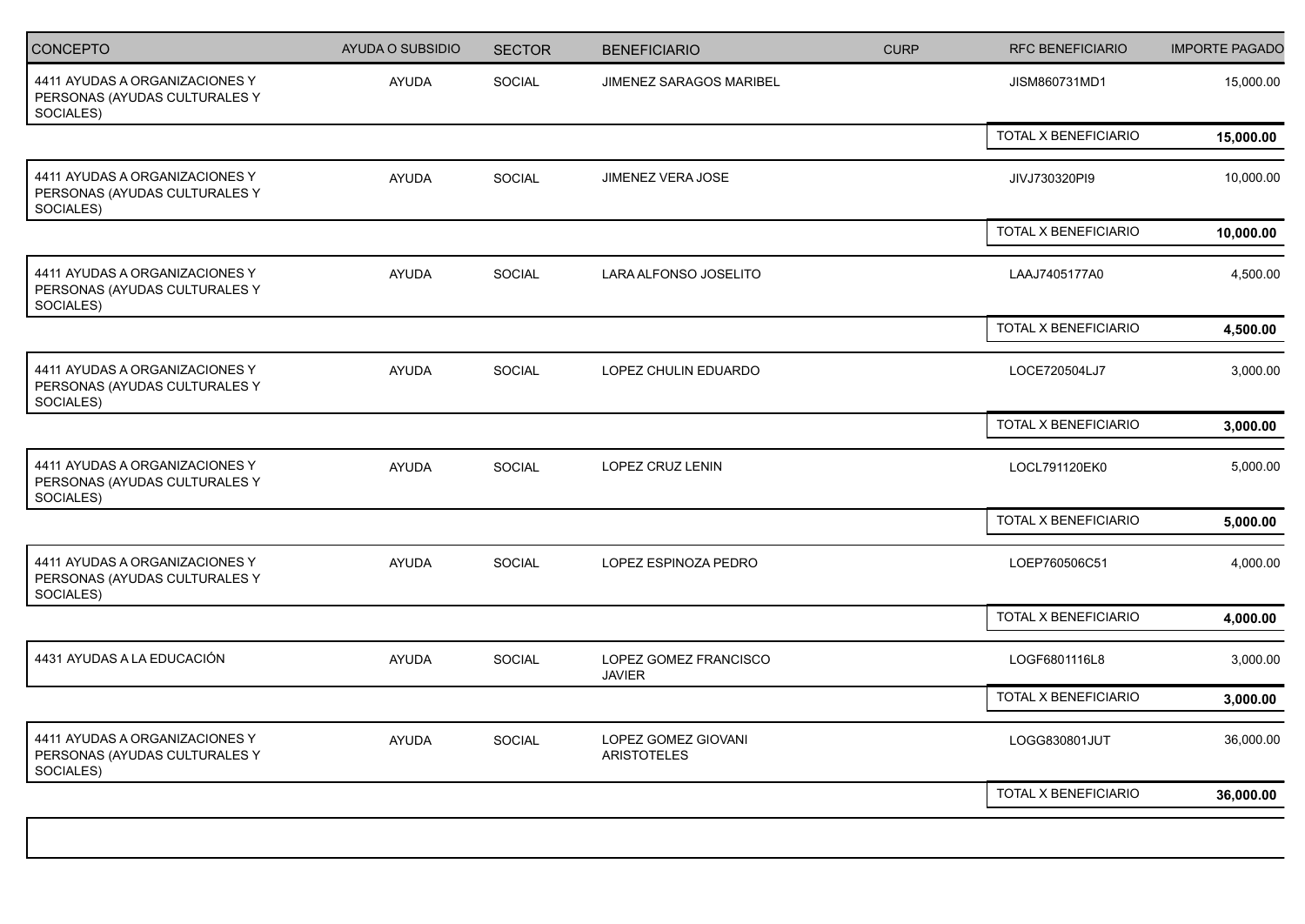| CONCEPTO                                                                     | <b>AYUDA O SUBSIDIO</b> | <b>SECTOR</b> | <b>BENEFICIARIO</b>                  | <b>CURP</b> | <b>RFC BENEFICIARIO</b> | <b>IMPORTE PAGADO</b> |
|------------------------------------------------------------------------------|-------------------------|---------------|--------------------------------------|-------------|-------------------------|-----------------------|
| 4411 AYUDAS A ORGANIZACIONES Y<br>PERSONAS (AYUDAS CULTURALES Y<br>SOCIALES) | <b>AYUDA</b>            | SOCIAL        | LOPEZ GOMEZ OLIVIA                   |             | LOGO761005RC9           | 2,000.00              |
|                                                                              |                         |               |                                      |             | TOTAL X BENEFICIARIO    | 2,000.00              |
| 4411 AYUDAS A ORGANIZACIONES Y<br>PERSONAS (AYUDAS CULTURALES Y<br>SOCIALES) | <b>AYUDA</b>            | SOCIAL        | LOPEZ JIMENEZ GUSTAVO                |             | LOJG6006033F6           | 3,000.00              |
|                                                                              |                         |               |                                      |             | TOTAL X BENEFICIARIO    | 3,000.00              |
| 4411 AYUDAS A ORGANIZACIONES Y<br>PERSONAS (AYUDAS CULTURALES Y<br>SOCIALES) | <b>AYUDA</b>            | SOCIAL        | LOPEZ KANTE SEBASTIAN                |             | LOKS520612R69           | 3,000.00              |
|                                                                              |                         |               |                                      |             | TOTAL X BENEFICIARIO    | 3,000.00              |
| 4411 AYUDAS A ORGANIZACIONES Y<br>PERSONAS (AYUDAS CULTURALES Y<br>SOCIALES) | <b>AYUDA</b>            | <b>SOCIAL</b> | LOPEZ RODRIGUEZ ISAAC                |             | LORI840523CT7           | 5,000.00              |
|                                                                              |                         |               |                                      |             | TOTAL X BENEFICIARIO    | 5,000.00              |
| 4411 AYUDAS A ORGANIZACIONES Y<br>PERSONAS (AYUDAS CULTURALES Y<br>SOCIALES) | <b>AYUDA</b>            | SOCIAL        | LOPEZ ROBLES NANCY<br><b>LISSETT</b> |             | LORN930115GL5           | 3,000.00              |
|                                                                              |                         |               |                                      |             | TOTAL X BENEFICIARIO    | 3,000.00              |
| 4411 AYUDAS A ORGANIZACIONES Y<br>PERSONAS (AYUDAS CULTURALES Y<br>SOCIALES) | AYUDA                   | SOCIAL        | LUNA GUZMAN ANTONIO                  |             | LUGA691011EP9           | 5,000.00              |
|                                                                              |                         |               |                                      |             | TOTAL X BENEFICIARIO    | 5,000.00              |
| 4411 AYUDAS A ORGANIZACIONES Y<br>PERSONAS (AYUDAS CULTURALES Y<br>SOCIALES) | AYUDA                   | SOCIAL        | MARTINEZ NUÑEZ JOSE                  |             | MANJ710318HP0           | 3,000.00              |
|                                                                              |                         |               |                                      |             | TOTAL X BENEFICIARIO    | 3,000.00              |
| 4411 AYUDAS A ORGANIZACIONES Y<br>PERSONAS (AYUDAS CULTURALES Y<br>SOCIALES) | AYUDA                   | SOCIAL        | MERLIN AGUILAR CARLOS                |             | MEAC370920ME0           | 35,000.00             |
|                                                                              |                         |               |                                      |             | TOTAL X BENEFICIARIO    | 35,000.00             |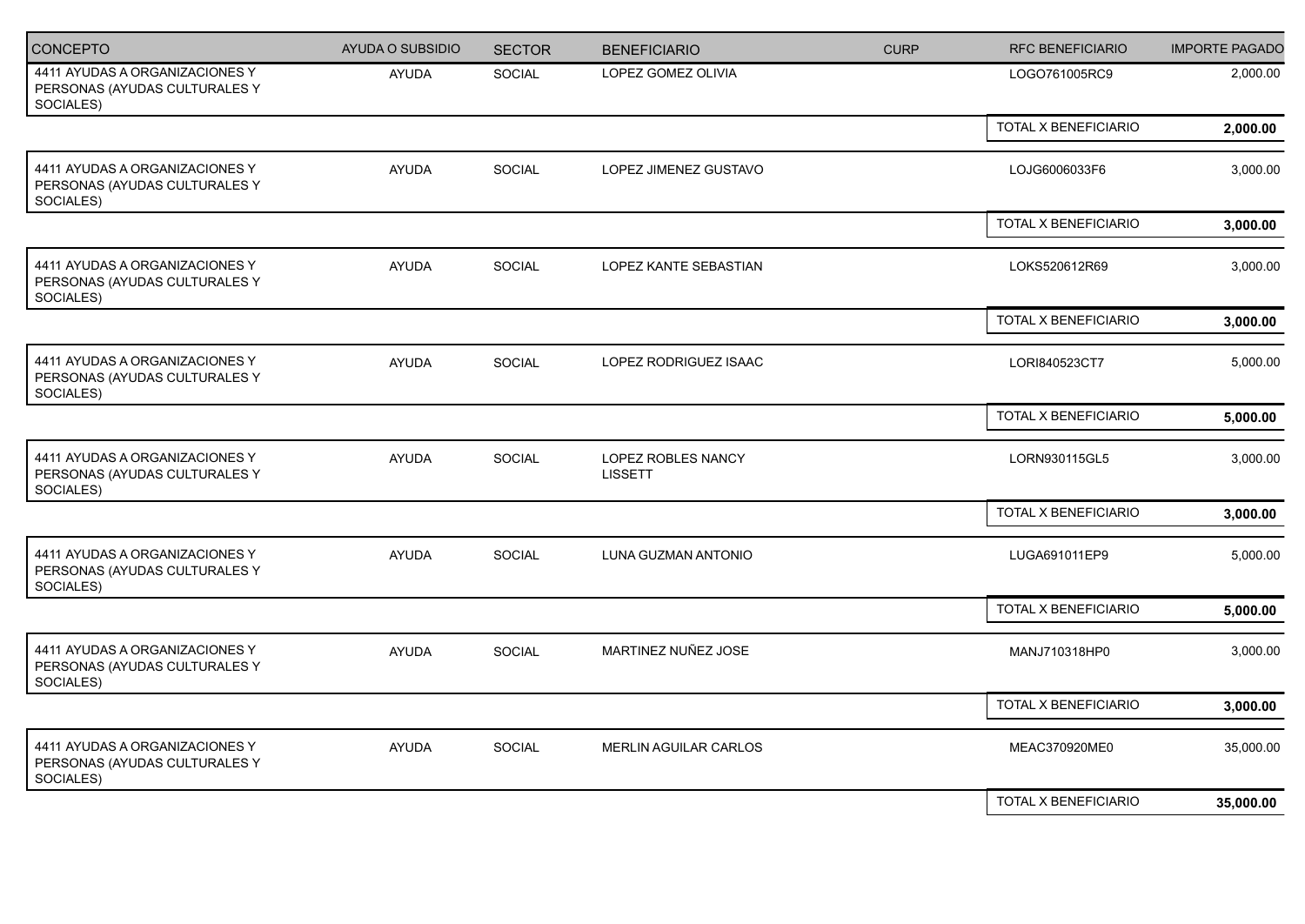| <b>CONCEPTO</b>                                                              | <b>AYUDA O SUBSIDIO</b> | <b>SECTOR</b> | <b>BENEFICIARIO</b>                     | <b>CURP</b> | <b>RFC BENEFICIARIO</b>     | <b>IMPORTE PAGADO</b> |
|------------------------------------------------------------------------------|-------------------------|---------------|-----------------------------------------|-------------|-----------------------------|-----------------------|
| 4411 AYUDAS A ORGANIZACIONES Y<br>PERSONAS (AYUDAS CULTURALES Y<br>SOCIALES) | AYUDA                   | SOCIAL        | MENDEZ HERNANDEZ<br>EFRAIN              |             | MEHE8801099S1               | 3,000.00              |
|                                                                              |                         |               |                                         |             | TOTAL X BENEFICIARIO        | 3,000.00              |
| 4411 AYUDAS A ORGANIZACIONES Y<br>PERSONAS (AYUDAS CULTURALES Y<br>SOCIALES) | <b>AYUDA</b>            | <b>SOCIAL</b> | MENDEZ HERNANDEZ<br><b>ROGELIO</b>      |             | MEHR741015K38               | 5,000.00              |
|                                                                              |                         |               |                                         |             | <b>TOTAL X BENEFICIARIO</b> | 5,000.00              |
| 4411 AYUDAS A ORGANIZACIONES Y<br>PERSONAS (AYUDAS CULTURALES Y<br>SOCIALES) | <b>AYUDA</b>            | SOCIAL        | MENDEZ JIMENEZ MANUEL                   |             | MEJM680403GM4               | 5,000.00              |
|                                                                              |                         |               |                                         |             | TOTAL X BENEFICIARIO        | 5,000.00              |
| 4411 AYUDAS A ORGANIZACIONES Y<br>PERSONAS (AYUDAS CULTURALES Y<br>SOCIALES) | <b>AYUDA</b>            | SOCIAL        | MENDEZ VAZQUEZ JULIO<br><b>CESAR</b>    |             | MEVJ720115PY0               | 81,793.92             |
|                                                                              |                         |               |                                         |             | TOTAL X BENEFICIARIO        | 81,793.92             |
| 4411 AYUDAS A ORGANIZACIONES Y<br>PERSONAS (AYUDAS CULTURALES Y<br>SOCIALES) | <b>AYUDA</b>            | SOCIAL        | MIRANDA ESPINOZA<br><b>JACINTO</b>      |             | MIEJ881121810               | 4,000.00              |
|                                                                              |                         |               |                                         |             | <b>TOTAL X BENEFICIARIO</b> | 4,000.00              |
| 4411 AYUDAS A ORGANIZACIONES Y<br>PERSONAS (AYUDAS CULTURALES Y<br>SOCIALES) | <b>AYUDA</b>            | SOCIAL        | MOLINA BONIFAZ JOSE LUIS                |             | MOBL621209RJ2               | 4,000.00              |
|                                                                              |                         |               |                                         |             | TOTAL X BENEFICIARIO        | 4,000.00              |
| 4411 AYUDAS A ORGANIZACIONES Y<br>PERSONAS (AYUDAS CULTURALES Y<br>SOCIALES) | <b>AYUDA</b>            | SOCIAL        | <b>MORALES DEMEZA</b><br><b>BARTOLO</b> |             | MODB831110BZ9               | 4,000.00              |
|                                                                              |                         |               |                                         |             | TOTAL X BENEFICIARIO        | 4,000.00              |
| 4411 AYUDAS A ORGANIZACIONES Y<br>PERSONAS (AYUDAS CULTURALES Y<br>SOCIALES) | <b>AYUDA</b>            | SOCIAL        | MORENO DEMEZA REY DE<br><b>JESUS</b>    |             | MODR610320990               | 3,000.00              |
|                                                                              |                         |               |                                         |             | TOTAL X BENEFICIARIO        | 3,000.00              |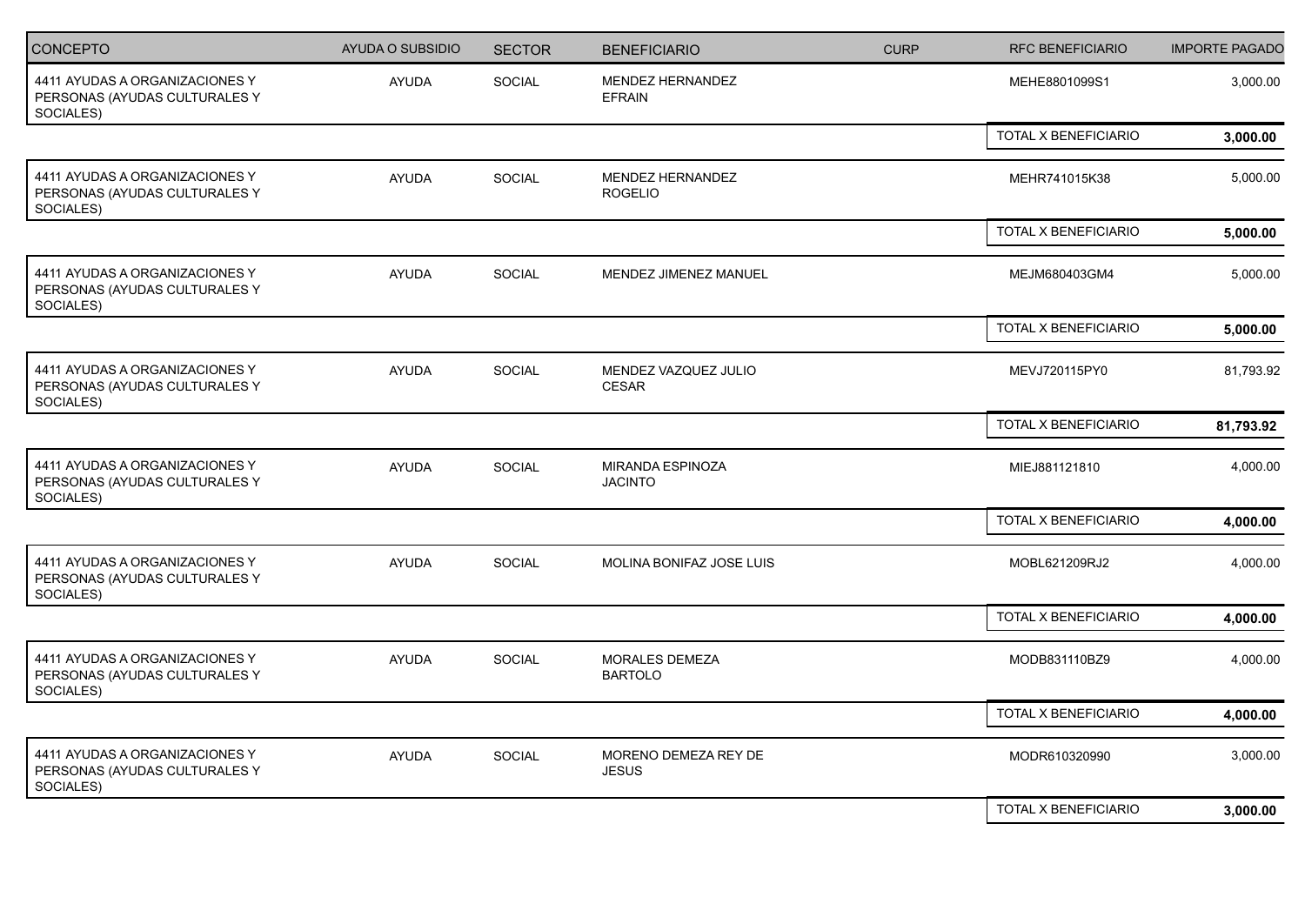| CONCEPTO                                                                     | <b>AYUDA O SUBSIDIO</b> | <b>SECTOR</b> | <b>BENEFICIARIO</b>                  | <b>CURP</b> | <b>RFC BENEFICIARIO</b>     | <b>IMPORTE PAGADO</b> |
|------------------------------------------------------------------------------|-------------------------|---------------|--------------------------------------|-------------|-----------------------------|-----------------------|
| 4411 AYUDAS A ORGANIZACIONES Y<br>PERSONAS (AYUDAS CULTURALES Y<br>SOCIALES) | AYUDA                   | SOCIAL        | MORENO ESPINOSA FELIPE               |             | MOEF7405284Z3               | 3,000.00              |
|                                                                              |                         |               |                                      |             | TOTAL X BENEFICIARIO        | 3,000.00              |
| 4411 AYUDAS A ORGANIZACIONES Y<br>PERSONAS (AYUDAS CULTURALES Y<br>SOCIALES) | AYUDA                   | SOCIAL        | MORENO GOMEZ LIMBER<br><b>RAFAEL</b> |             | MOGL010731GN9               | 2,000.00              |
|                                                                              |                         |               |                                      |             | TOTAL X BENEFICIARIO        | 2,000.00              |
| 4411 AYUDAS A ORGANIZACIONES Y<br>PERSONAS (AYUDAS CULTURALES Y<br>SOCIALES) | <b>AYUDA</b>            | SOCIAL        | MORENO JIMENEZ MIGUEL                |             | MOJM721028958               | 4,000.00              |
|                                                                              |                         |               |                                      |             | <b>TOTAL X BENEFICIARIO</b> | 4,000.00              |
| 4411 AYUDAS A ORGANIZACIONES Y<br>PERSONAS (AYUDAS CULTURALES Y<br>SOCIALES) | <b>AYUDA</b>            | SOCIAL        | MUCH MENDEZ ANGEL                    |             | MUMA760322E77               | 5,000.00              |
|                                                                              |                         |               |                                      |             | TOTAL X BENEFICIARIO        | 5,000.00              |
| 4411 AYUDAS A ORGANIZACIONES Y<br>PERSONAS (AYUDAS CULTURALES Y<br>SOCIALES) | <b>AYUDA</b>            | SOCIAL        | MUCH MARTINEZ PEDRO                  |             | MUMP800301LZ8               | 5,000.00              |
|                                                                              |                         |               |                                      |             | TOTAL X BENEFICIARIO        | 5,000.00              |
| 4411 AYUDAS A ORGANIZACIONES Y<br>PERSONAS (AYUDAS CULTURALES Y<br>SOCIALES) | AYUDA                   | SOCIAL        | PEREZ GUTIERREZ EDI<br><b>HUGO</b>   |             | PEGE950704AH2               | 3,000.00              |
|                                                                              |                         |               |                                      |             | TOTAL X BENEFICIARIO        | 3,000.00              |
| 4411 AYUDAS A ORGANIZACIONES Y<br>PERSONAS (AYUDAS CULTURALES Y<br>SOCIALES) | <b>AYUDA</b>            | SOCIAL        | PEREZ VAZQUEZ JOSE                   |             | PEVJ890901V40               | 5,000.00              |
|                                                                              |                         |               |                                      |             | TOTAL X BENEFICIARIO        | 5,000.00              |
| 4411 AYUDAS A ORGANIZACIONES Y<br>PERSONAS (AYUDAS CULTURALES Y<br>SOCIALES) | <b>AYUDA</b>            | SOCIAL        | RUIZ GOMEZ LORENZO                   |             | RUGL641211LX8               | 3,000.00              |
|                                                                              |                         |               |                                      |             | TOTAL X BENEFICIARIO        | 3,000.00              |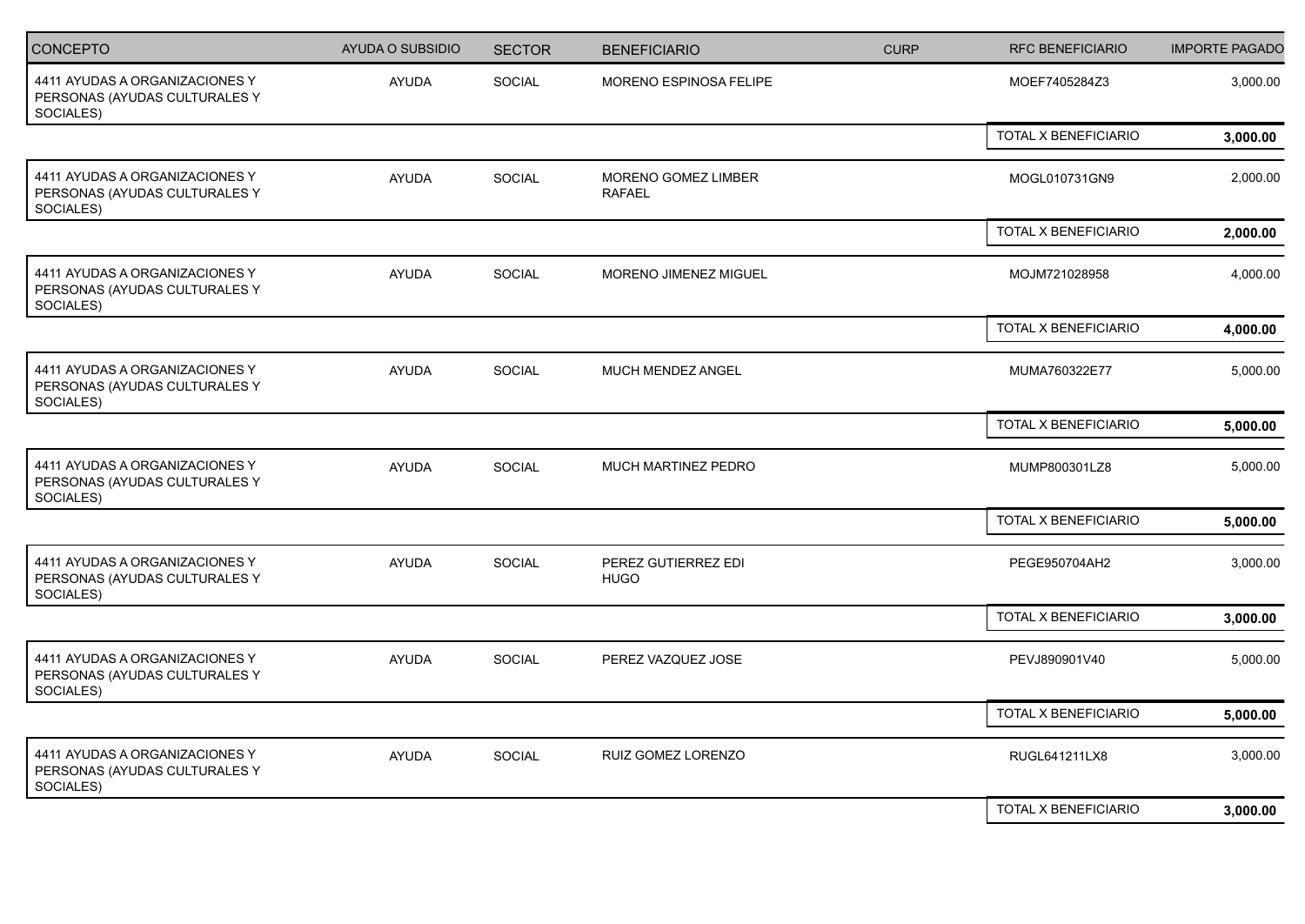| <b>CONCEPTO</b>                                                              | AYUDA O SUBSIDIO | <b>SECTOR</b> | <b>BENEFICIARIO</b>                       | <b>CURP</b> | <b>RFC BENEFICIARIO</b> | <b>IMPORTE PAGADO</b> |
|------------------------------------------------------------------------------|------------------|---------------|-------------------------------------------|-------------|-------------------------|-----------------------|
| 4411 AYUDAS A ORGANIZACIONES Y<br>PERSONAS (AYUDAS CULTURALES Y<br>SOCIALES) | <b>AYUDA</b>     | SOCIAL        | SANCHEZ GONZALEZ JOSE<br><b>FRANCISCO</b> |             | SAGJ761024N70           | 6,000.00              |
|                                                                              |                  |               |                                           |             | TOTAL X BENEFICIARIO    | 6,000.00              |
| 4411 AYUDAS A ORGANIZACIONES Y<br>PERSONAS (AYUDAS CULTURALES Y<br>SOCIALES) | <b>AYUDA</b>     | SOCIAL        | SANTIZ GOMEZ JORGE                        |             | SAGJ810307HD1           | 2,500.00              |
|                                                                              |                  |               |                                           |             | TOTAL X BENEFICIARIO    | 2,500.00              |
| 4411 AYUDAS A ORGANIZACIONES Y<br>PERSONAS (AYUDAS CULTURALES Y<br>SOCIALES) | AYUDA            | <b>SOCIAL</b> | SANCHEZ GOMEZ<br><b>JERONIMO</b>          |             | SAGJ9608028L8           | 3,000.00              |
|                                                                              |                  |               |                                           |             | TOTAL X BENEFICIARIO    | 3,000.00              |
| 4411 AYUDAS A ORGANIZACIONES Y<br>PERSONAS (AYUDAS CULTURALES Y<br>SOCIALES) | AYUDA            | SOCIAL        | SALAZAR SANCHEZ<br><b>HUMBERTO ISMAEL</b> |             | SASH980326H84           | 7,000.00              |
|                                                                              |                  |               |                                           |             | TOTAL X BENEFICIARIO    | 7,000.00              |
| 4411 AYUDAS A ORGANIZACIONES Y<br>PERSONAS (AYUDAS CULTURALES Y<br>SOCIALES) | AYUDA            | SOCIAL        | TRUJILLO MENDEZ HARBEY<br>AMILCAR         |             | TUMH561207P13           | 10,000.00             |
|                                                                              |                  |               |                                           |             | TOTAL X BENEFICIARIO    | 10,000.00             |
| 4411 AYUDAS A ORGANIZACIONES Y<br>PERSONAS (AYUDAS CULTURALES Y<br>SOCIALES) | <b>AYUDA</b>     | SOCIAL        | VAZQUEZ GOMEZ MIGUEL                      |             | VAGM491209FC2           | 30,000.00             |
|                                                                              |                  |               |                                           |             | TOTAL X BENEFICIARIO    | 30,000.00             |
| 4411 AYUDAS A ORGANIZACIONES Y<br>PERSONAS (AYUDAS CULTURALES Y<br>SOCIALES) | <b>AYUDA</b>     | <b>SOCIAL</b> | VAZQUEZ LOPEZ JUAN                        |             | VALJ710218M52           | 4,000.00              |
|                                                                              |                  |               |                                           |             | TOTAL X BENEFICIARIO    | 4,000.00              |
| 4451 AYUDAS A INSTITUCIONES SIN FINES<br>DE LUCRO                            | <b>AYUDA</b>     | SOCIAL        | VERA PINTO JUAN CARLOS                    |             | VEPJ700812FI0           | 15,000.00             |
|                                                                              |                  |               |                                           |             | TOTAL X BENEFICIARIO    | 15,000.00             |